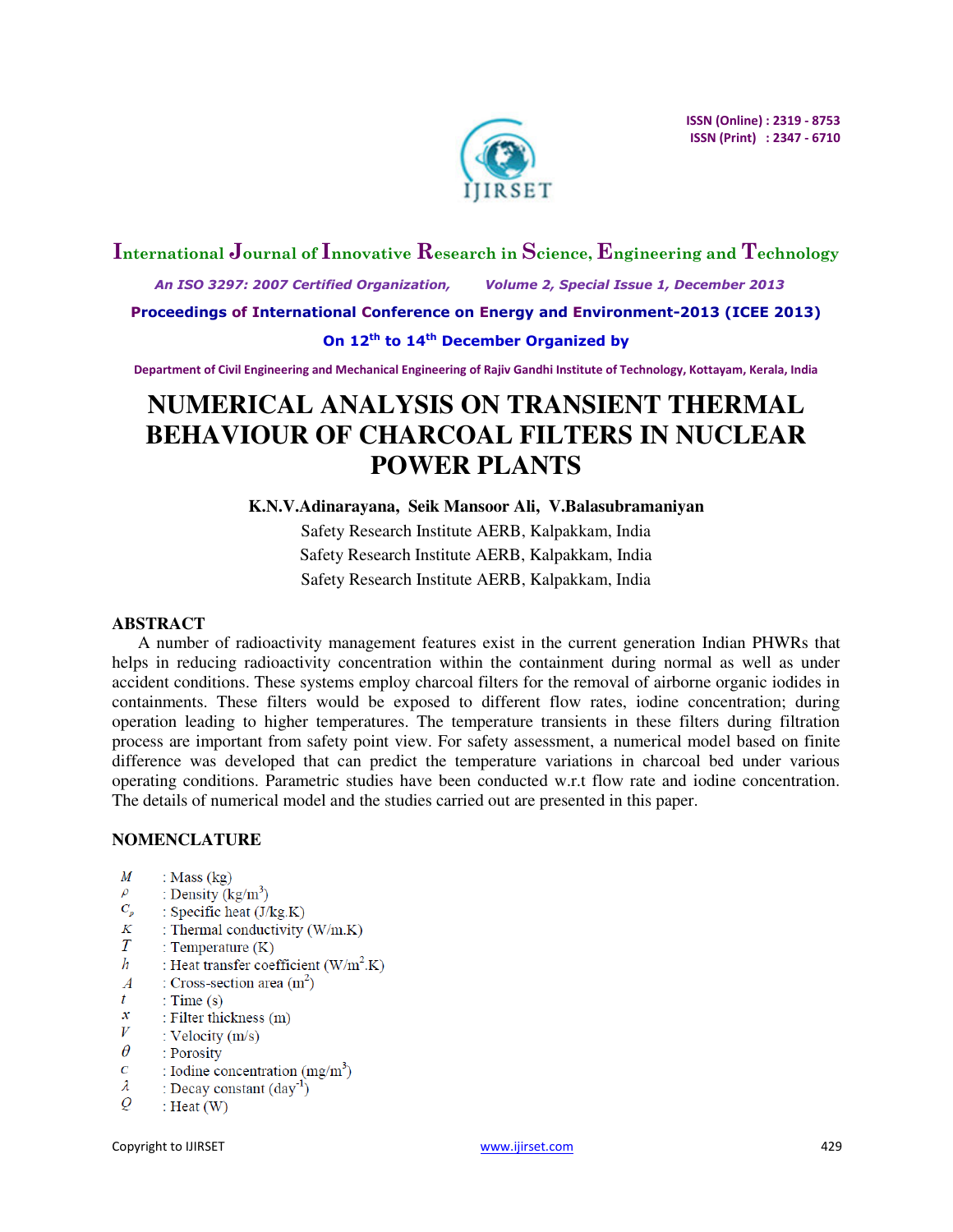### **Subscripts**

- $\overline{c}$ : Charcoal
- $\overline{a}$  $: Air$
- Ι : Iodine
- $\overline{d}$ : Decay heat
- L : Filter thickness

# **1. INTRODUCTION**

The radioactivity management features of the reactor building are intended to remove gaseous fission products, mainly radioactive iodine in case of an accident [1]. These systems contain HEPA, roughing filter and charcoal filter etc. HEPA and roughing filters are intended for removing particulate matter and large size matter. These systems come into play under plant accident conditions and at that time they need to perform the radioactivity removal function. Thus, it is important to assess the performance of these filters under accident conditions. The transient temperature raise in these filters is one of the concerns which influence the filter performance.

In the present paper a numerical model based on finite difference is presented for predicting the temperature transients in charcoal filter under various operating conditions. Governing differential equations for charcoal bed and flowing air are presented. Realistic flow conditions and properties are given as inputs. Parametric studies were conducted w.r.t air flow and iodine concentration. The details of the mathematical model and results are discussed in the following sections.

## **2. MATHEMATICAL MODEL**

The mathematical model consists of governing differential equation for energy balance over the charcoal bed and the air flowing through the charcoal filter. Charcoal filer is a porous material with fixed porosity and dimensions. A charcoal filter of square cross-section of 0.5m\*0.5m with a length of 0.5m was considered for the study, as shown in Fig 1. The geometry, assumptions, mathematical expressions and boundary conditions are explained below.

Assumptions

- Charcoal Filter considered as a uniform porous media with filtration efficiency of 99%.
- The effect of charcoal temperature on filtration efficiency is neglected.
- $\overline{\phantom{a}}$  Air flow rate is uniform throughout the filter.



FIG 1: CHARCOAL FILTER CONCEPTUAL MODEL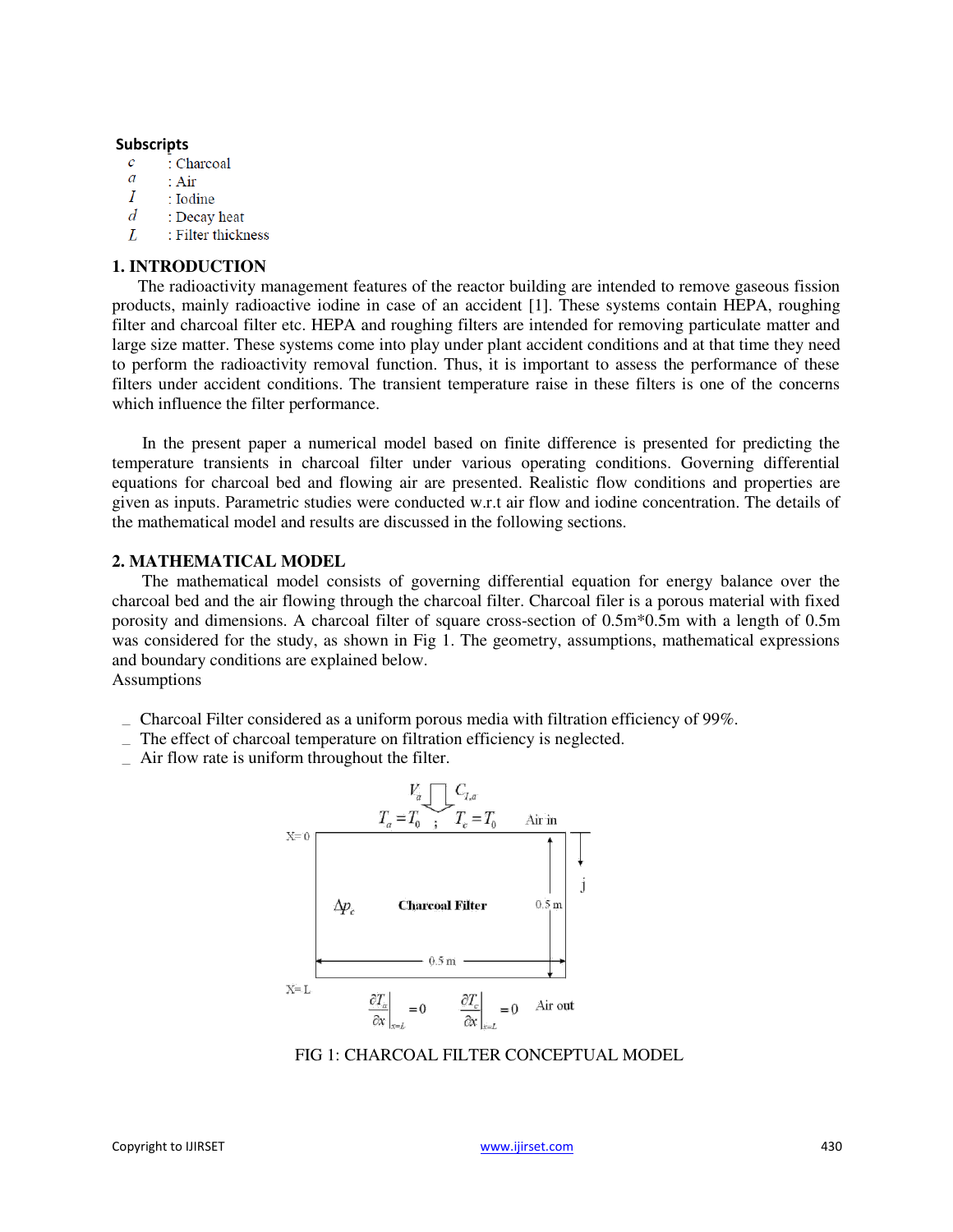### **2.1 Governing Equations 2.1.1 Charcoal bed**

The energy balance over the charcoal includes diffusion, convection, the decay heat produced  $Q_d$  by retained radioactive material and the heat taken by

$$
M_c C_{pc} \left(\frac{\partial T_c}{\partial t}\right) = \left[ \left(K_c A_c L \right) \left(\frac{\partial^2 T_c}{\partial x^2}\right) + Q_d - Q_a \right] \tag{1}
$$

Where, *a Q* can be expressed in two ways [2], one is based on the temperature raise in air and the second is based on the overall heat transfer coefficient between the charcoal and the incoming air, given in Eq-2, 3.

$$
Q_a = \rho_a.A_c.V_a.C_{pa} \cdot (T_{a,out} - T_{a,in})
$$
\n
$$
Q_a = h.A_c.L. (T_c - T_a)
$$
\n(3)

The Heat Transfer Coefficient (*h*) in charcoal filter w.r.t air velocity and filter porosity given in Eq-4[3]. Mathematical expression for  $dQ$  is given in Eq-5.

$$
h = 0.022.\left(100.V_a.\theta\right)^{0.66} \tag{4}
$$

$$
Q_a = \left[ \left[ C_{I,a} . A_c . V_a \right] . \left[ \left( \text{Heat per Decay} \right) . \left( \frac{6.023.10^{23}}{131} \right) e^{-[A.t]} \right] \right] \tag{5}
$$

In the filtration process, the mass deposited in filter varies with the depth of the filter. An exponential expression is assumed for the mass deposition as a function of time and filter length, given in Eq-6 [1]

 $\mathbb{R}^{\mathbb{Z}}$ 

$$
C_{I,x} = C_{I,x=0}.e^{-[B.x]}
$$
 (6)

The value of B is estimated at each time such that the deposited mass is distributed exponentially within the charcoal bed (Eq-7).

$$
C_{I,a} \cdot A_c \cdot V_a \cdot \Delta t = \int_{x=0}^{x=L} C_{I,x} dx \tag{7}
$$

The simplified form of Eq-7 for calculating the value of is given in Eq-8. Eq-8 is a non-linear equation and is solved to get the value of constant B.

$$
\left[\frac{C_{I,a} A_c V_a \Delta t}{C_{I,x=0}}\right] = \left[\frac{1 - e^{-\left[B L\right]}}{B}\right]
$$
 (8)

### **2.1.2 Air**

The energy balance for the air flowing through the charcoal filter is given in Eq-9[4]. The coupling between the charcoal bed and air energy balances is included in the calculation of *a Q* term.

$$
\rho_a C_{pa} \left( \frac{\partial T_a}{\partial t} \right) = Q_a - V_a \rho_a C_{pa} \left( \frac{\partial T_a}{\partial x} \right) \tag{9}
$$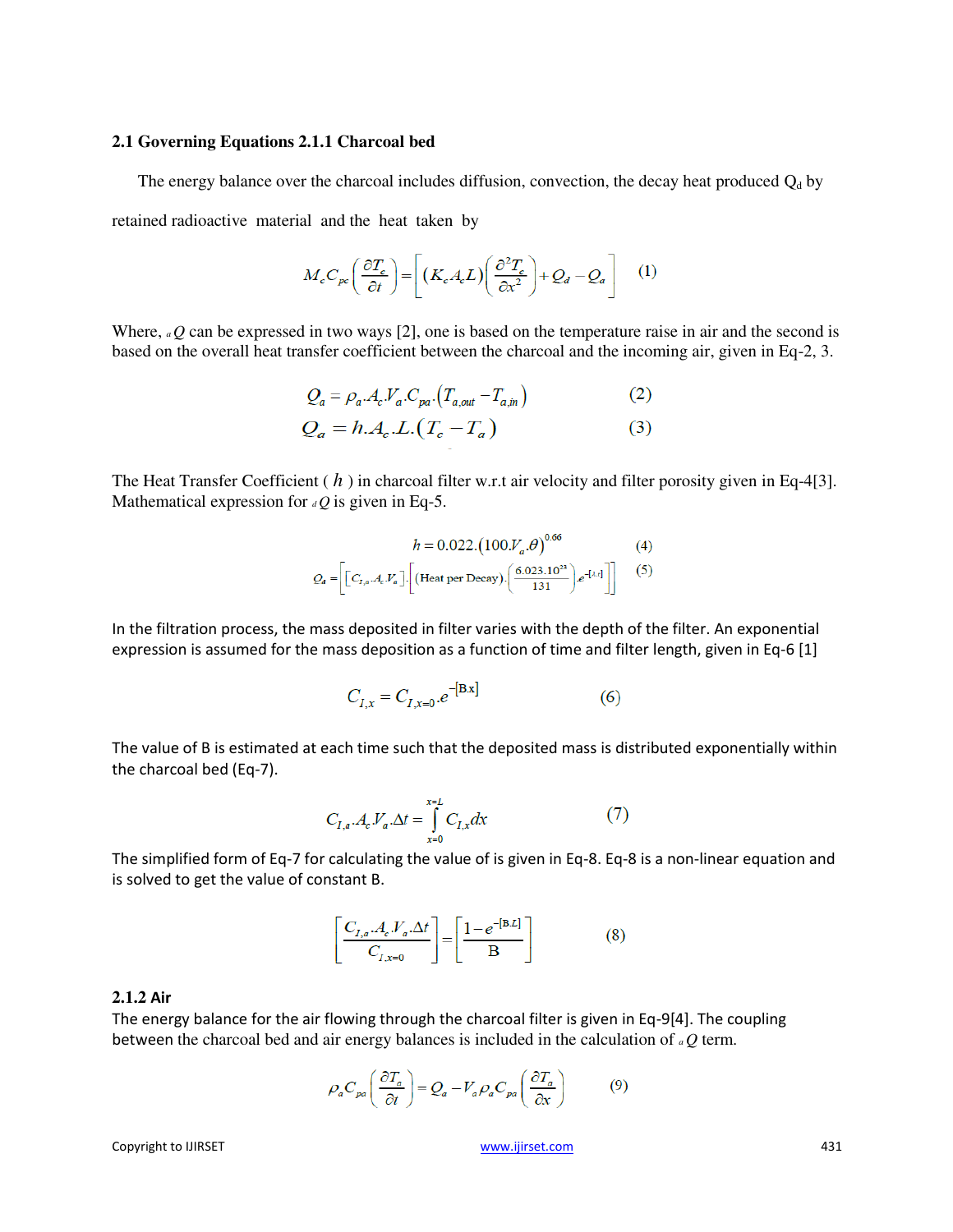### **3. NUMERICAL MODEL**

The descritization of the mathematical expressions were performed based on Crank-Nicolson finite difference approximation. In the descritization equation the suffix j-represents the position (Along the filter length) and n– represent the filtration time. The discretized linear equations were solved with a Tridiagonal matrix algorithm and the algorithm was developed in FORTRAN.

### **3.1 Charcoal bed**

The charcoal energy balance (Eq-1) is discretized based on Crank-Nicolson finite difference approximation as follows.

$$
M_c \cdot C_{pc} \cdot \left[ \frac{T_{c,j}^{n+1} - T_{c,j}^n}{\Delta t} \right] = \left[ \frac{(K_c \cdot A_c \cdot \Delta x)}{2} \left( \frac{T_{c,j+1}^{n+1} - 2T_{c,j}^{n+1} + T_{c,j-1}^{n+1}}{\Delta x^2} + \frac{T_{c,j+1}^n - 2T_{c,j}^n + T_{c,j-1}^n}{\Delta x^2} \right) \right]
$$
  

$$
- \left[ 0.022 (100 V_a \cdot \theta)^{0.66} \cdot A_c \cdot \Delta x \left( \frac{T_{c,j}^{n+1} + T_{c,j}^n}{2} - T_{a,j}^n \right) \right]
$$
  

$$
+ \left[ \frac{C_{I,x=0}}{B} \left( e^{-\left[ B \cdot \Delta x \right]} - e^{-\left[ B \cdot (x + \Delta x) \right]} \right) \cdot \left( \frac{6.023 \cdot 10^{23}}{131} \right) \cdot \left( \text{Heat per Decay} \right) e^{-\left[ 1.4x \right]}
$$

# **3.2 Air**

The flowing air energy balance (Eq-9) is discretized based on Crank-Nicolson finite difference approximation as follows.

$$
\left[0.022(100\text{J\textit{V}}_a.\theta)^{0.66}\text{.}A_c.\Delta x\left(T_{c,j}^{n+1}-\frac{T_{a,j}^{n+1}+T_{a,j}^n}{2}\right).(0.9)\right]=\rho_aC_{pa}\left[\frac{T_{a,j}^{n+1}-T_{a,j}^n}{\Delta t}\right]
$$

$$
-\frac{V_a\rho_aC_{pa}}{2}\left(\frac{T_{a,j+1}^{n+1}-T_{a,j-1}^{n+1}}{2\Delta x}+\frac{T_{a,j+1}^n-T_{a,j-1}^n}{2\Delta x}\right)
$$

The deposition of iodine in charcoal is calculated based on assumed exponential deposition pattern (Eq-7). The method of calculations is as follows; initially total deposited mass of radioactive material is calculated in a given time step (). Then, the exponential expression (Eq-6) with an unknown exponent is integrated over the length of the charcoal bed and equated to the actual deposited mass to get the unknown exponent value. The same procedure is followed for every time step, which includes the addition of the entire previous time step mass and excludes the decay mass of the radioactive material. The maximum deposited mass at the filter entrance is considered based on reported data [5]. The calculated exponent (B) is used to get the mass deposition in filter in the direction of air flow.

**3.3 Boundary conditions**<br> $T_{c,j}^0 = 298$  for all  $j$ ;  $T_{a,j}^0 = 298$  for all  $j$ Initial conditions:

$$
T_{c,1}^{n} = T_{c,j}^{0} \text{ for all } n \quad ; \quad T_{a,1}^{n} = T_{a,j}^{0} \text{ for all } n
$$

$$
\left(\frac{dT_{c,j}^{n}}{dx}\right)_{x=L} = 0 \text{ for all } n \quad ; \quad \left(\frac{dT_{a,j}^{n}}{dx}\right)_{x=L} = 0 \text{ for all } n
$$

Boundary conditions:

# **3.4 Input parameters**

The required parameters for the model are taken from the literature [5, 6and 7] and given in Table-1.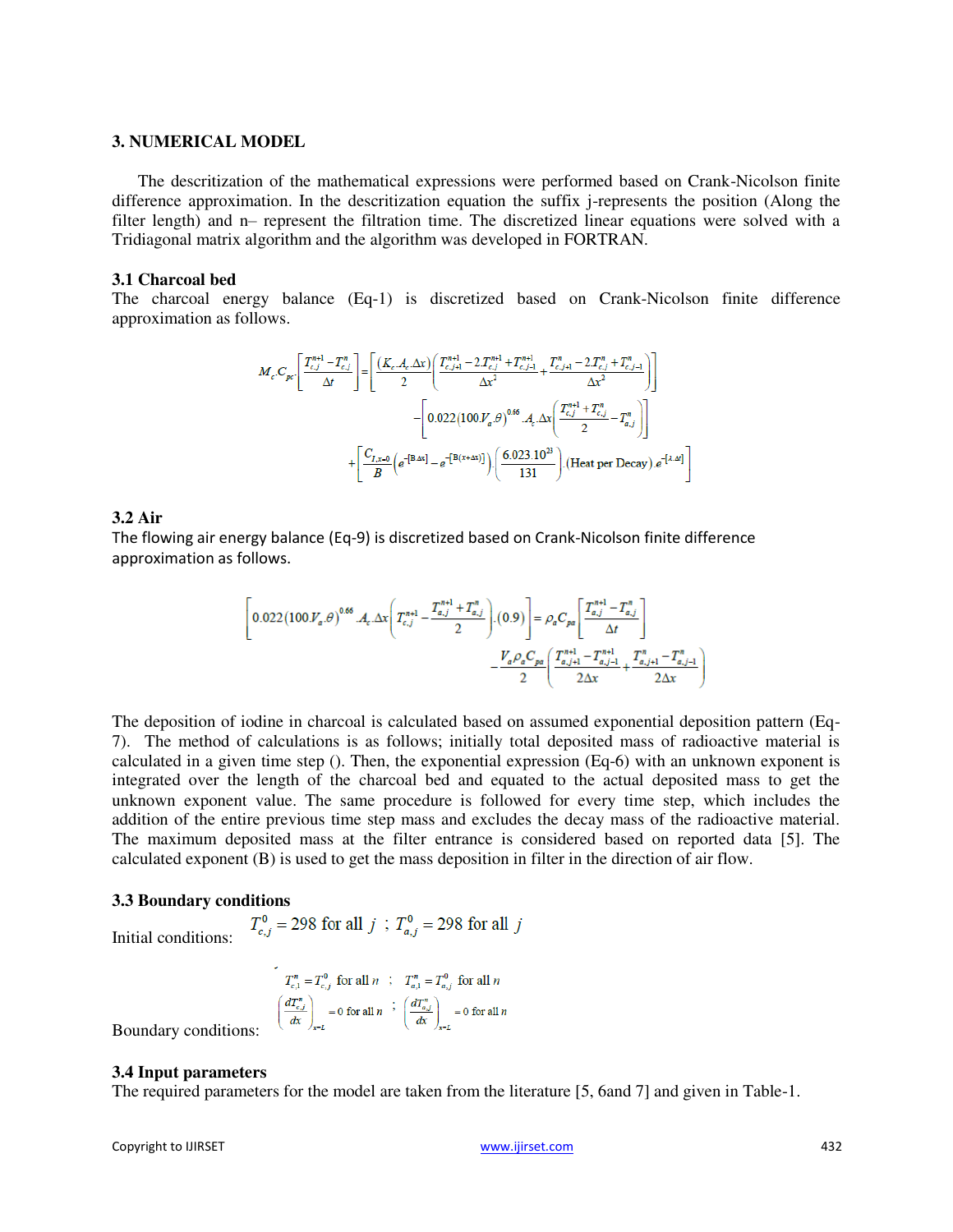| Parameter                                               | Value       |
|---------------------------------------------------------|-------------|
| $\rho_c$ = Charcoal density (kg/m <sup>3</sup> )        | 980         |
| $\rho_a$ = Density of incoming air (kg/m <sup>3</sup> ) | 1.193       |
| $C_{pc}$ = Charcoal specific heat (J/kg.K)              | 840         |
| $C_{pa}$ = Air specific heat (J/kg.K)                   | 1005        |
| $K_c$ =Charcoal thermal conductivity (W/m.K)            | 0.084       |
| $Ts$ = Air temperature (K)                              | 298         |
| $A_c$ = Filter cross-section area (m <sup>2</sup> )     | 0.25        |
| $x =$ Filter thickness (m)                              | 0.5         |
| $V_a$ = Air velocity (m/s)                              | 1           |
| $\theta$ = Filter porosity                              | 0.3         |
| $\lambda$ = Iodine decay constant (day <sup>-1</sup> )  | $8.05$ days |

# **4. RESULTS AND DISCUSSIONS**

The above model was used for simulating the temperature transients in charcoal filter at different air flow rates, iodine concentrations and time dependent iodine concentrations. The obtained results are discussed in the following sections.

# **4.1 Temperature variation in charcoal & air**

Temperature transients in charcoal filter are predicted for a filtration period of 3hrs and plotted in Fig 2. It shows the variations of charcoal temperature with time along the length of the charcoal filter. It can be seen from Fig 2 that temperature is not uniform across the filter thickness. Also the charcoal temperature increases with the time of filtration. Maximum temperature is observed within a small depth from the filter entrance. A small temperature rise of 29 K is observed at the exit of the filter even the maximum temperature raise is 60 K.

entrance and is decreases with filter depth. As in Fig 4, uniform temperatures between charcoal and air are attained at different depths w.r.t filtration time.



FIG 2: CHARCOAL TEMPERATURE VARIATION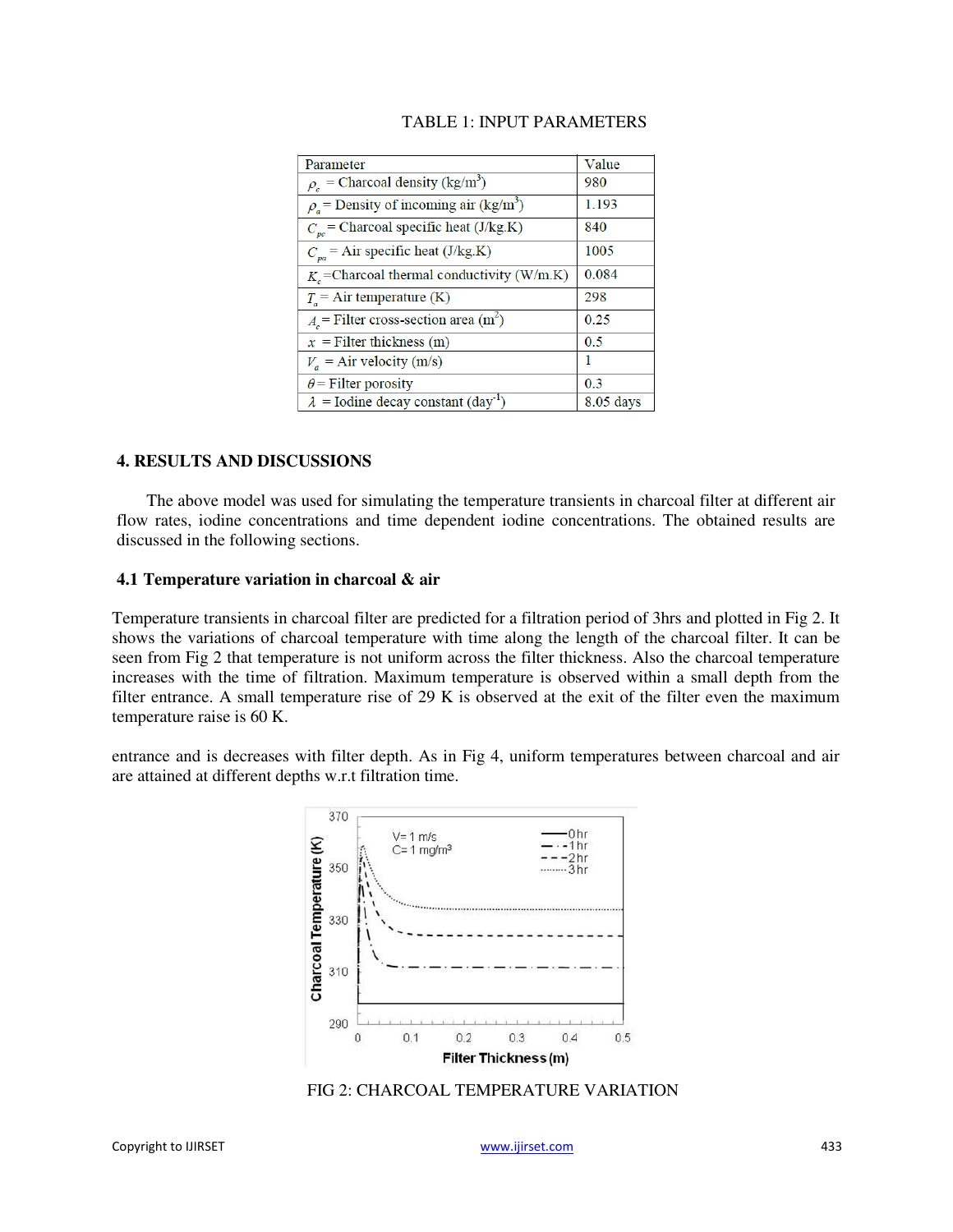The flowing air temperatures also simulated and plotted in Fig 3. It shows almost the constant temperature along the length except near to the entrance. As in Fig 3, the maximum air temperature raise is 29 K which is equal to the charcoal temperature at the exit. For comparison, both Charcoal and air temperatures were plotted together in Fig 4. It can be observed from Fig 4 that difference between the charcoal and air temperatures is higher near to filter entrance and is decreases with filter depth. As in Fig 4, uniform temperatures between charcoal and air are attained at different depths w.r.t filtration time.



FIG 3: FLOWING AIR TEMPERATURE VARIATION HRS



FIG 4: CHARCOAL & AIR TEMPERATURES AT 1& 2

It can be observed in Fig 2 that there is a non-linear variation in temperature along the filter length. However, charcoal has an ignition point of around 473 K; so maximum temperature in charcoal is an important parameter to assess the filter performance. Maximum & average temperatures are plotted in Fig 5. From Fig 5, the maximum temperature is 60 K and the average temperature is 30 K. The difference between maximum  $\&$  average temperatures is increases and then gradually decreases.



FIG 5: MAX & AVERAGE TEMPERATURES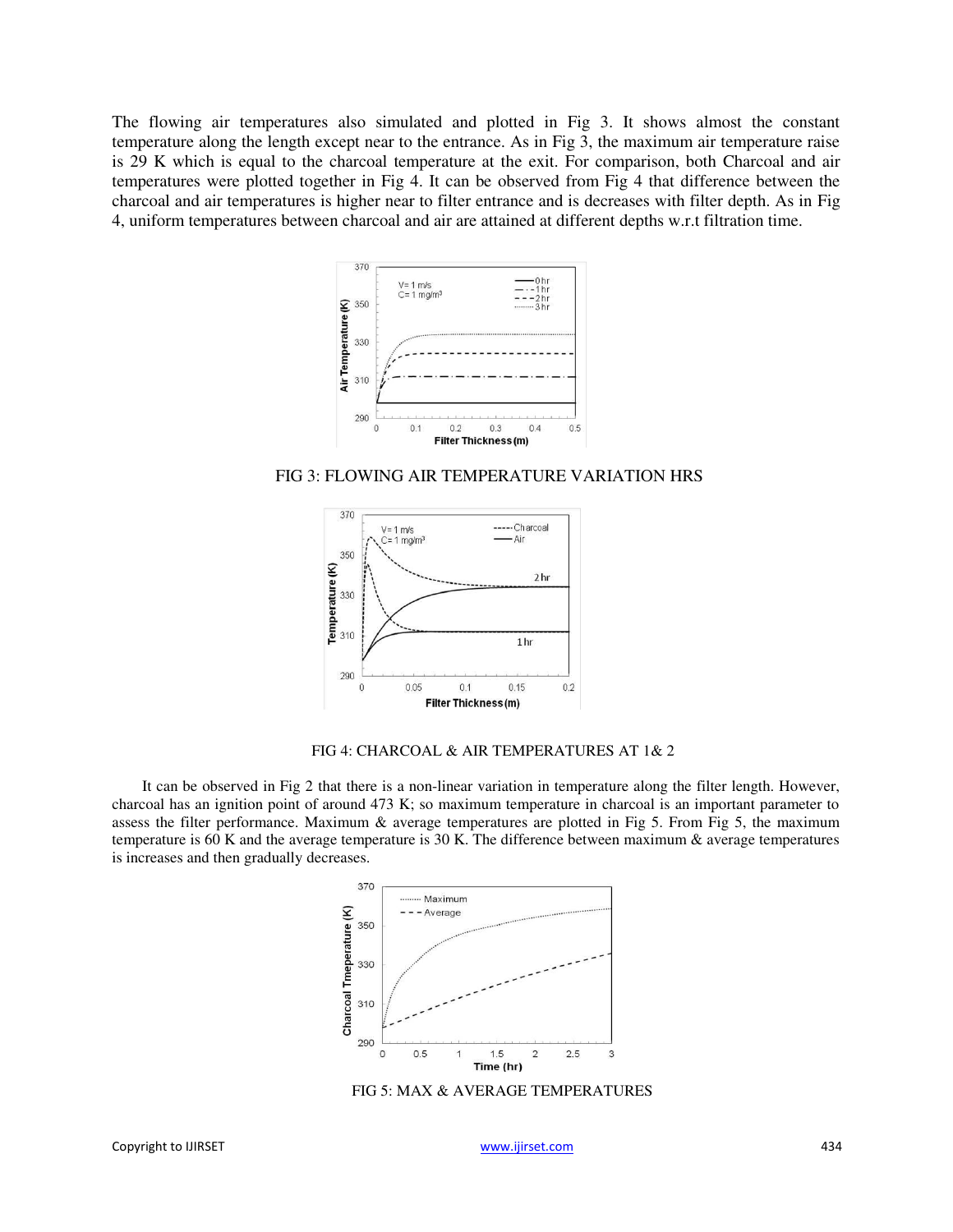Charcoal temperatures at entrance, exit of the filter and the maximum temperature are plotted in Fig 6. At the filter exit air temperature approaches the charcoal bed temperature. With time, charcoal temperature at entrance  $\&$  exit were tending to reach same temperature. Fig 6 shows that the maximum temperature location is neither entrance nor at the filter exit.



FIG 6: TEMPERATURES AT FILTER ENTRY &EXIT

# **4.2 Iodine deposition**

The amount of iodine deposited is one of the key parameters affecting the temperature transients in filter. The deposition of iodine along filter length is plotted in Fig 7. The thickness of iodine deposition zone is increases with filtration time. This deposition pattern is kept on moving into the charcoal bed with time. This deposition pattern may vary with iodine deposition and the iodine decay. From Fig 7, it is clear that the considered charcoal filter of 0.5m thickness can provide a removal efficiency of 99.9%.





### **4.3 Parametric study**

Subsequent to the above studies, parametric studies are conducted w.r.t air flow and iodine concentration, discussed as follows.

# **4.3.1 Influence of air flow rate**

The influence of air flow on charcoal bed temperatures is obtained with different air flow rates keeping other parameters constant. The maximum charcoal bed temperatures at different air flow rates shown in Fig 8. Here, air flow rate shows positive as well as negative influence on temperature rise. From Fig 8, it can be observed that at lower flow range i.e. (below 0.5 m/s); the temperature gradually increases. This may be because of at lower flow rate the decay heat dominating more than that of air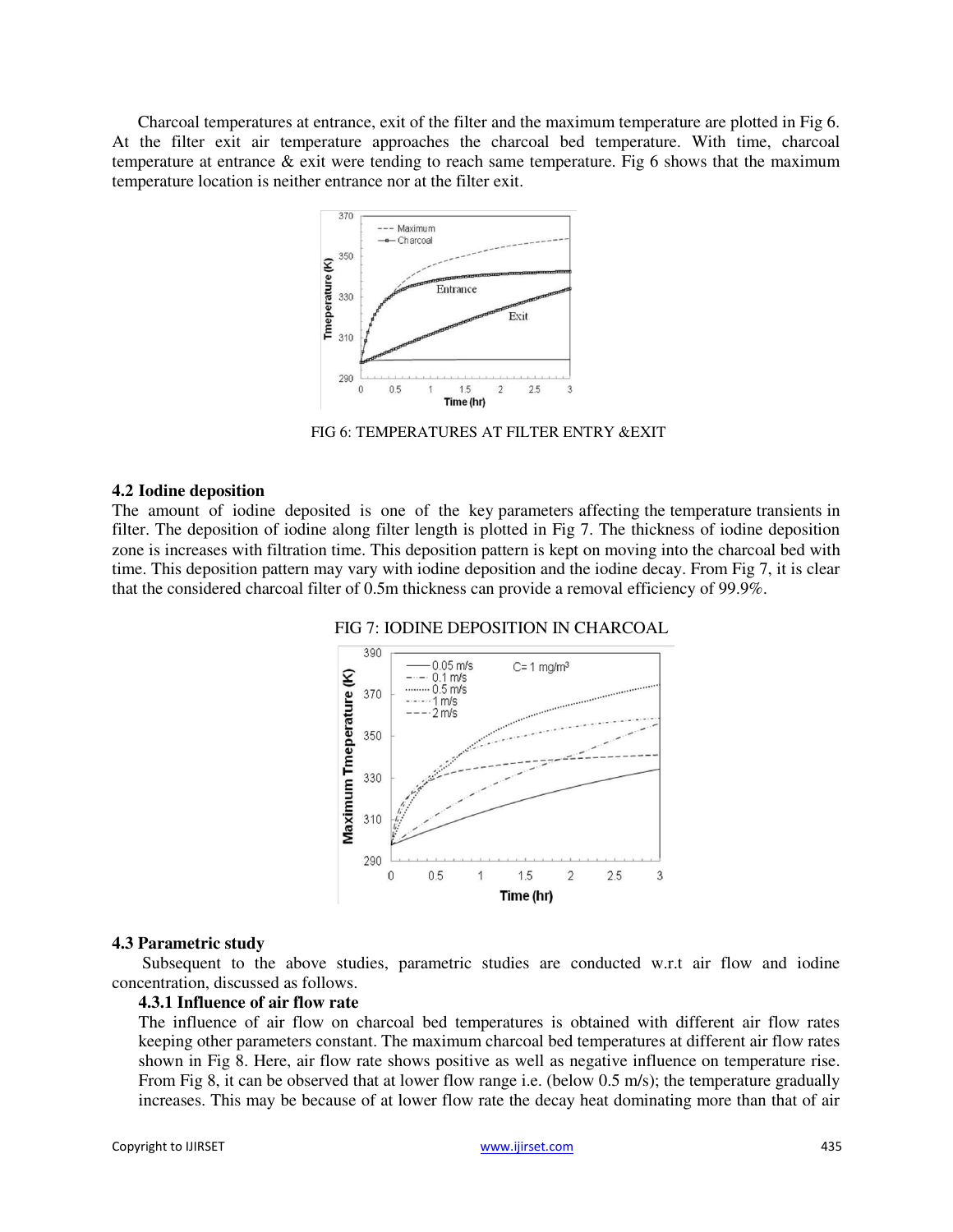convection term. At higher flow rate, the rate of deposition is more thereby increases the temperature and at FIG 9: EFFECT OF CONVECTION



The effect of air convection on charcoal temperature can be seen in Fig 9, this plot shows the charcoal temperature at different flow rate after 1.5 hr of filtration time. Here, at 1 m/s the maximum temperature is more than that at higher flow rate 2m/s. Whereas at 2 m/s, the maximum temperature is less but the temperature in the remaining part of the filter is more. This may be because of strong air convective transfer.

# **4.3.2 Influence of Iodine concentration**

At fixed air flow rate (1 m/s) and filter properties, simulations were performed for different iodine concentration in incoming air, shown in Fig 10.



# **4.3.2 Influence of Iodine concentration**

At fixed air flow rate (1 m/s) and filter properties, simulations were performed for different iodine concentration in incoming air, shown in Fig 10.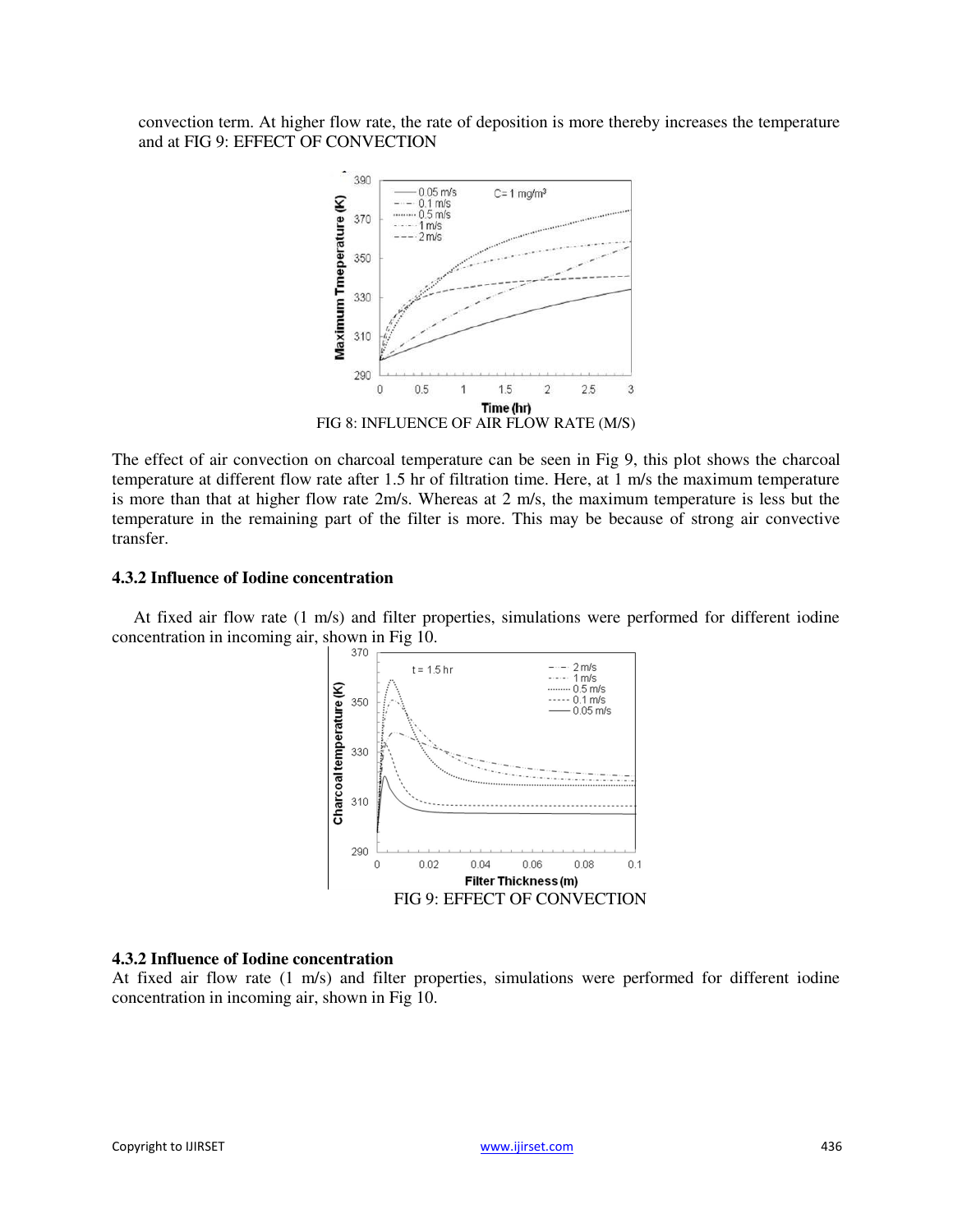

FIG 10: INFLUENCE OF IODINE CONCENTRATION

From Fig 10, it can be seen that the maximum charcoal bed temperature increases with iodine concentration. At lower concentrations temperature raise is gradual, at higher concentrations temperature raise is rapid. This may be because of the role played by the convective heat transfer and decay heats. For 10 mg/m<sup>3</sup> iodine concentration; decay heat dominates convective heat transfer in stage wise manner. However, at higher iodine concentrations charcoal temperature may exceed the charcoal ignition point.

# **4.4 Time dependent Iodine input**

Under accidental conditions, iodine concentration in reactor containments varies with time depending upon the releasing rates. A case has been considered for charcoal temperature evaluation for time dependent iodine concentration in incoming air. In this a variable iodine concentration input was given with exponential variation. A maximum initial concentration of 10 mg/m<sup>3</sup> is taken and is decreasing exponentially to zero in 3 hrs (Fig 11).



FIG 12: TEMPERATURES FOR TIME DEPENDENT IODINE